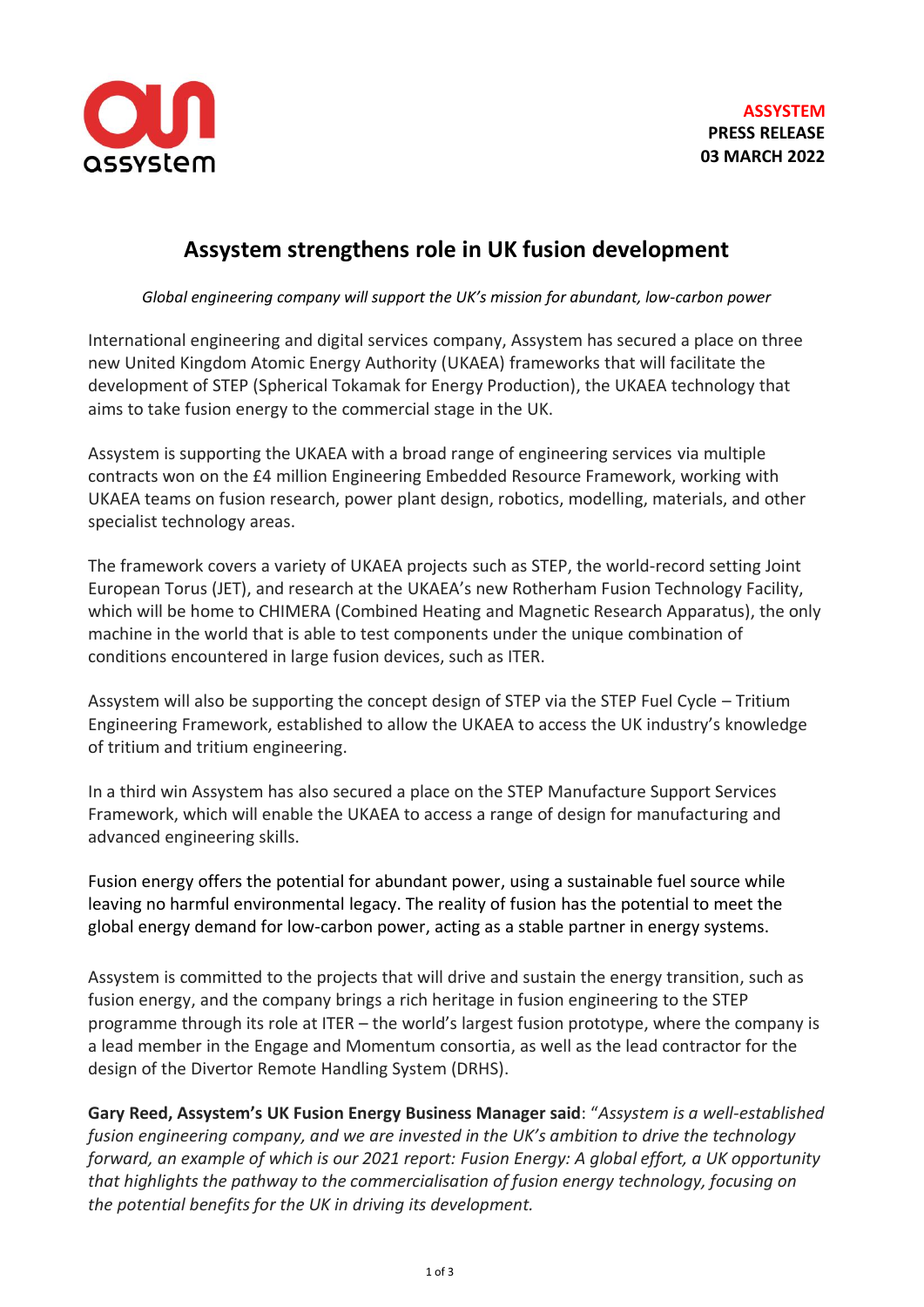"*We are delighted to join these frameworks as it will enable us to channel the knowledge and expertise of our teams into this new technology and allow Assystem to create interesting careers in science and engineering for graduates today.*"

Last year Assystem commissioned the Institute of Mechanical Engineers to produce a report, *Fusion Energy: A global effort, a UK opportunity*, assessing the opportunities presented by the progression of fusion technology in the UK and globally. The report can be read [here.](https://www.assystem.com/en/fusion-energy-report/)

### **ENDS**

# **ABOUT ASSYSTEM**

In its 13 countries of operation, Assystem's 6,000+ experts are supporting energy transition. To achieve an affordable low-carbon energy supply, Assystem is committed to the development of decarbonised electricity (nuclear, renewables and electricity grids) and clean hydrogen. The Group is also helping drive the use of decarbonised electricity in industrial sectors such as transportation. Assystem is currently ranked as the second nuclear engineering group in the world.

For more information please visit [www.assystem.com](https://urldefense.proofpoint.com/v2/url?u=https-3A__www.globenewswire.com_Tracker-3Fdata-3DPWgO-5FHWKGQLjTX26ww-2DwuUXV0fHevb-5Fw7Myex6q4vwwN86j-2D5GqdZcB56yyZdH2cUaD6GKHub50gTKt2ykpiD73-5F-2DQ-2DdBswo42UNqMZgRV8-3D&d=DwMGaQ&c=ZyjzMVfTJP7ds8FFWeNLylOBIELFrvfNTnUyB9eS_mk&r=y1RHEaRCvQDXFE15IHuv9VrLRlEn52Ru5VTdB5Hu2vc&m=VkEdgjiDDY_o3hyIQlR4nPLQWqSpwzrmCsR4S3dRzDs&s=r-2rPOCzgmLRvaBbFvImBikR4A7y7ULKfcnjgM0iRKo&e=)

Follow Assystem on Twitter: [@Assystem](https://twitter.com/Assystem) [@AssystemUK](https://twitter.com/AssystemUK)

### **ABOUT FUSION**

Fusion research aims to copy the process that powers the sun for a new large-scale source of low carbon energy here on earth.

When light atoms fuse together to form heavier ones, a large amount of energy is released. To do this, a few grams of hydrogen fuels are heated to extreme temperatures, 10 times hotter than the centre of the sun, forming a plasma in which fusion reactions take place. A commercial fusion power station would use the energy produced by fusion reactions to generate electricity.

Fusion has huge potential as a safe, sustainable, low carbon energy source.

#### **ABOUT UKAEA**

The UK Atomic Energy Authority (UKAEA) carries out fusion energy research on behalf of the UK Government. UKAEA oversees the UK's fusion programme, headed by the MAST Upgrade (Mega Amp Spherical Tokamak) experiment. It also hosts the world's largest fusion research facility, JET (Joint European Torus), which it operates for scientists from around Europe. Researchers from the EUROfusion consortium – 4,800 experts, students and staff from across Europe, co-funded by the European Commission – achieved world-record levels of fusion energy from JET in Oxford in December 2021.

More information: [https://www.gov.uk/ukaea.](https://www.gov.uk/ukaea) Social Media: @UKAEAofficial

# **CONTACTS**

Jack Dobson-Smith External Communications Specialist